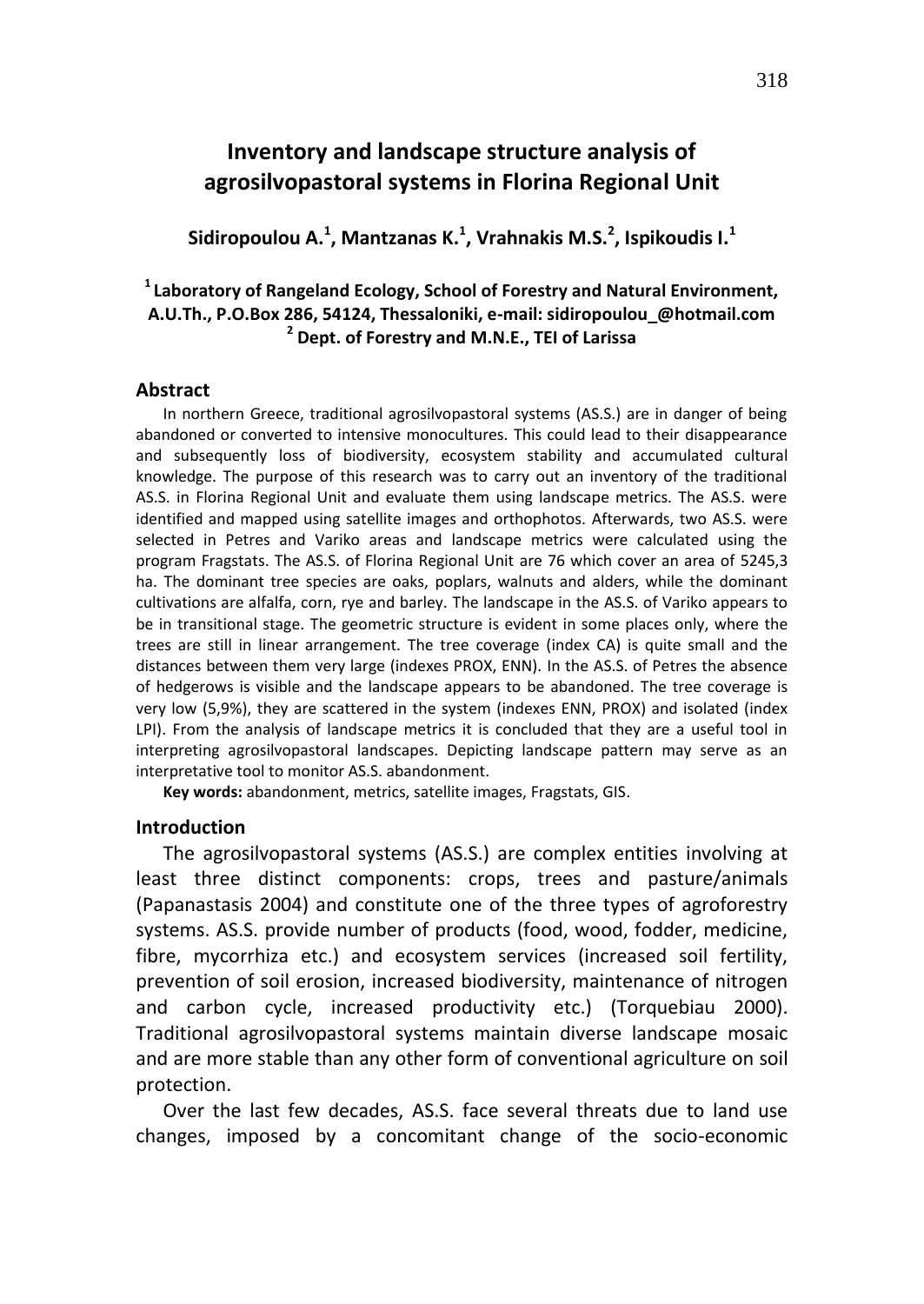conditions. In northwestern Greece, traditional AS.S. are in danger of being abandoned or converted to intensive monocultures (Papanastasis 2004). Their preservation is imperative to maintain ecosystem services, environmental benefits and economic commodities as part of a multifunctional working landscape. For these reasons it is necessary to create an inventory of the AS.S. of the area.

Moreover, socioeconomic changes in AS.S. are depicted in landscape structure (Nagendra *et al.* 2004). Therefore, the quantification of landscape pattern is fundamental in understanding the relations between structure and the ecological and socioeconomic processes that govern it (Turner 1989). For this purpose, several landscape metrics have been developed, which quantify landscape heterogeneity (O'Neill *et al*. 1988).

The aim of this study was the inventory of traditional AS.S. in Florina Regional Unit and structure analysis using landscape metrics.

# **Materials and methods**

## **Study area**

The study area was located in Florina Regional Unit in Western Macedonia, Greece (Fig. 1). The climate is characterized as continental, with cold winters, medium annual rainfall (645,7 mm) and mean annual temperature 12 <sup>o</sup>C (Mantzanas *et al.* 2008). The area belongs to the subhumid bioclimatic floor with harsh winters and the sub-Mediterranean bioclimate zone. Phytosociologically, the vegetation of the area belongs to the conformation of thermophilic subcontinental deciduous oaks.



**Figure 1.** Study area

## **Methods**

The identification and mapping of the AS.S. was accomplished by using satellite images (2002-2009) from Google Earth™ 6.0 and orthophotos (2007-2009) of KTIMATOLOGIO S.A. On-site verification followed to verify the correctness of photo-interpretation and collect additional data. Digitized data of these systems were introduced in the program ArcGIS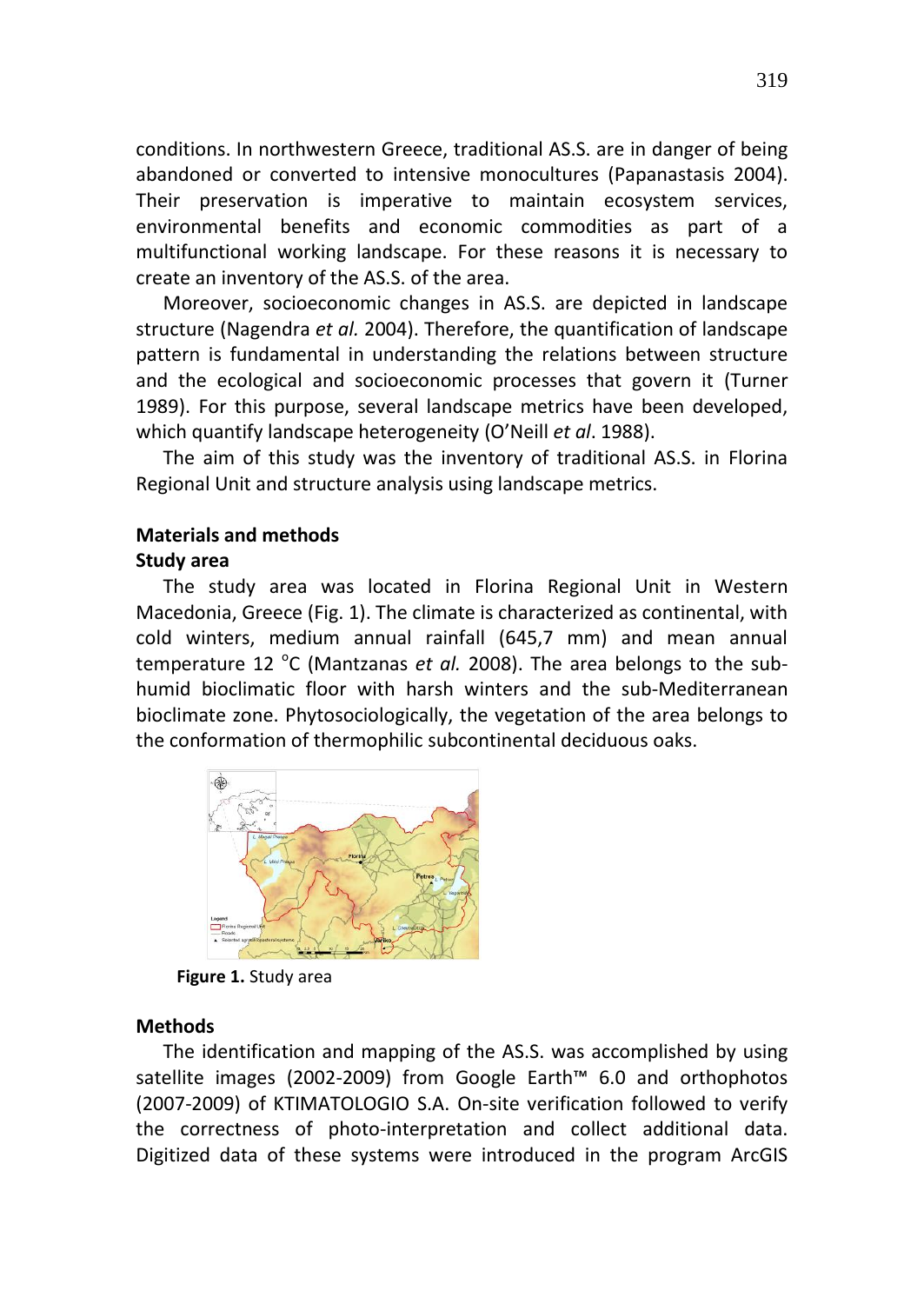9.3.1. (ESRI 2008). Only the AS.S. covering an area over 10 ha were selected for further analysis, which is the minimum management unit area in surveys on agroforestry systems (Papanastasis 1989).

In order to calculate landscape metrics, two characteristic AS.S were selected, Variko and Petres. A square area of 40ha was selected in each AS.S in which the tree canopy was digitized. The formed polygons were imported in raster format to the program Fragstats 3.3 (McGarigal et al. 2002) and ten landscape metrics of a) area, density and edge (Class Area-CA, Number of Patches-NP, Largest Patch Index-LPI, Total Edge-TE, Mean Patch Size Area Weighted-AREA) b) shape (Shape Index Distribution Area Weighted Mean-SHAPE, Perimeter Area Fractal Dimension-PAFRAC), c) isolation and proximity (Proximity Index Distribution Area-Weighted Mean-PROX AM, Euclidean Nearest Neighbor Distance Distribution Mean-ENN) and d) connectivity (Radius of Gyration Area Weighted Mean-GYRATE), were calculated at class level.

## **Results and Discussion**

Florina Regional Unit has 76 AS.S. which cover an area of 5245.29 ha (9.82 % of the total agricultural land), while the average AS.S. area is 69 ha (Fig. 2). The mean altitude of each system is 827.5 m., the mean slope is 10.7% and the mean aspect is south. AS.S. in Florina Regional Unit occupy mainly the mountainous (72.4 %) and semi-mountainous (27.6 %) zone. 64.5 % of these systems are intensely used and only 2.6 % are abandoned. Regarding the farm crops, 94.7 % are herbaceous and 5.3 % mixed trees and herbaceous. The major crops are alfalfa 27.6 %, corn 19.7 %, rye 19.7 % and barley 10.5 % and the main tree species are oaks (*Quercus* sp.), poplars (*Populus* sp.), walnuts (*Juglans regia*) and alders (*Celtis australis*).

The system of Variko (Fig. 3) is located south of Florina Regional Unit, at an altitude of 739 m, and occupies an area of 107.29 ha. The system of Petres (Fig. 4) is located north of Petres Lake, at an altitude of 726 m and occupies an area of 66.89 ha.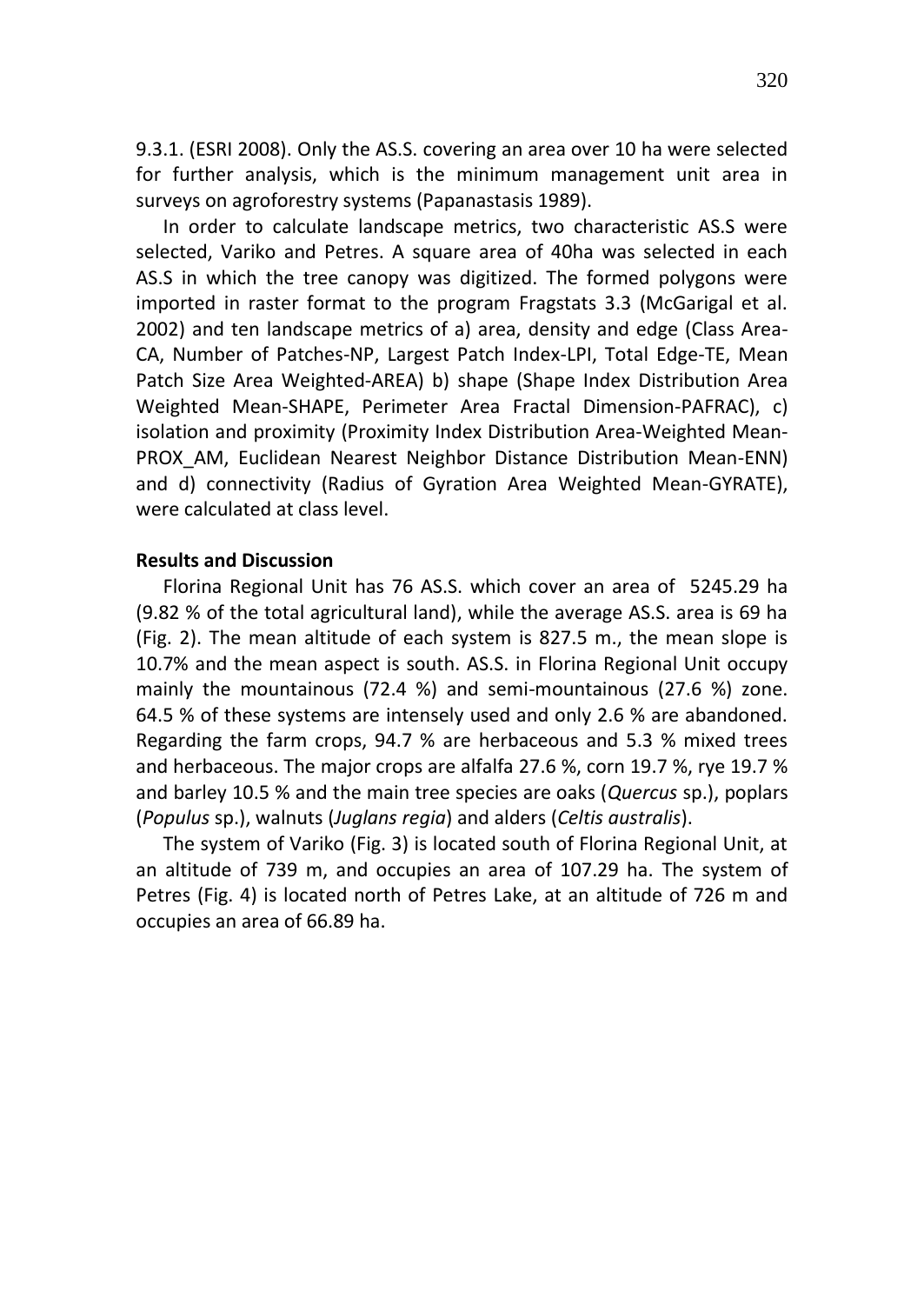

**Figure 2.** Agrosilvopastoral systems in Florina Regional Unit



**Figure 3.** Agrosilvopastoral system of

Variko **Figure 4.** Agrosilvopastoral system of Petres

The selected 40ha square area with the digitized tree canopy for the two systems can be seen in figures 5a and 5b.



**Figure 5.** Digitized tree canopy the selected 40ha square in the agrosilvopastoral systems of a) Variko and b) Petres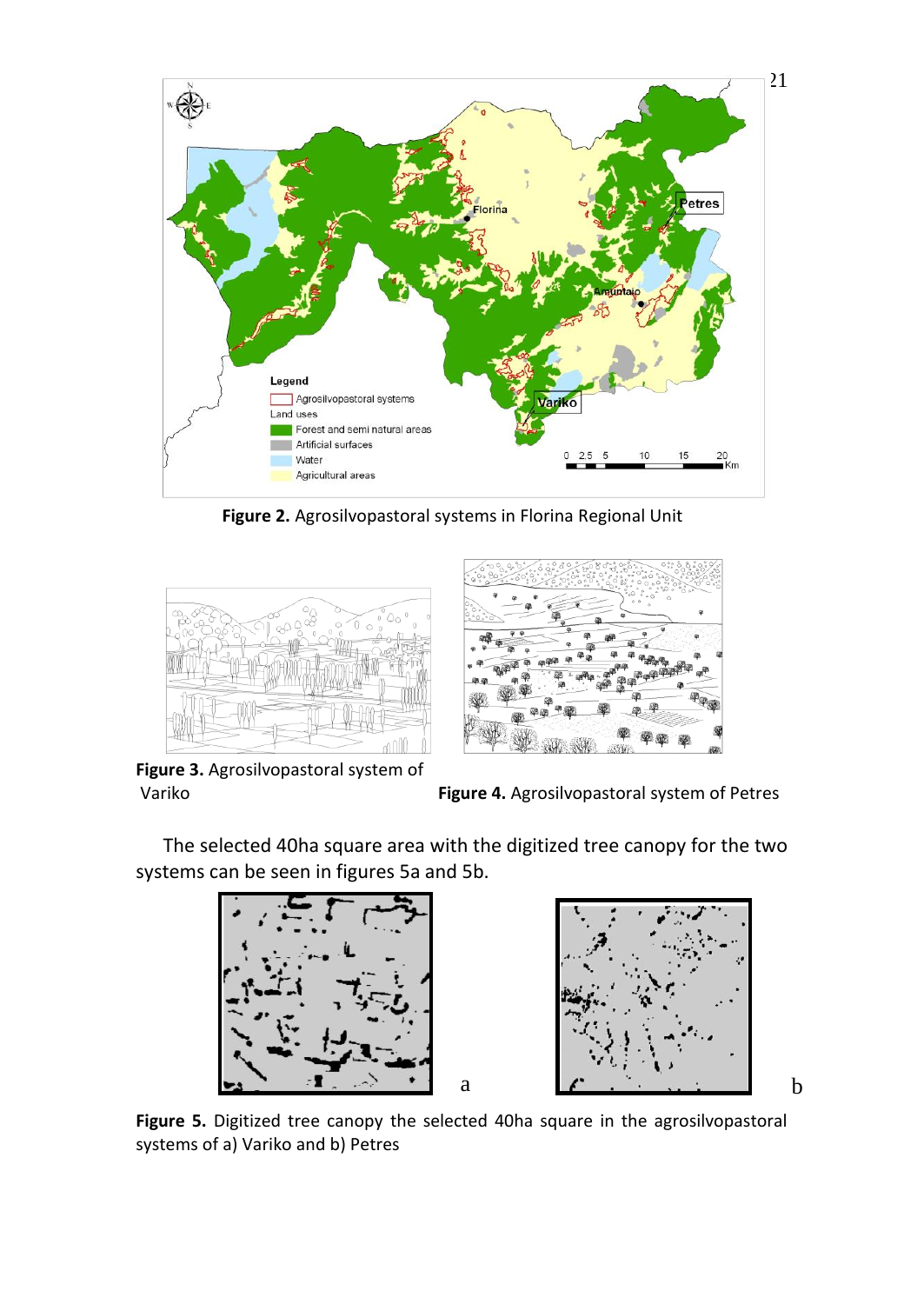For the selected AS.S. of Variko and Petres ten landscape metrics were calculated (table 1).

| Landscape metric<br>category | Landscape metric               | Variko  | <b>Petres</b> | Range                         |
|------------------------------|--------------------------------|---------|---------------|-------------------------------|
| Area/density/edge            | $CA1$ (ha)                     | 4.21    | 2.36          | CA>0                          |
|                              | $NP^2$                         | 127     | 203           | NP <sub>21</sub>              |
|                              | $LPI3$ (%)                     | 0.74    | 0.23          | 0 <lpi≤100< td=""></lpi≤100<> |
|                              | $TE4$ (m)                      | 12520.2 | 10145.7       | $TE \ge 0$                    |
|                              | AREA $AM^5$ (ha)               | 0.10    | 0.03          | AREA>0                        |
| Shape                        | SHAPE AM <sup>6</sup>          | 1.84    | 1.45          | SHAPE≥1                       |
|                              | PAFRAC <sup>7</sup>            | 1.27    | 1.26          | 1≤PAFRAC≤2                    |
| Isolation/proximity          | PROX_AM <sup>8</sup>           | 19.12   | 33.22         | PROX≥0                        |
|                              | ENN MN <sup>9</sup> $(m)$      | 11.36   | 9.63          | ENN>0                         |
| Connectivity                 | GYRATE_AM <sup>10</sup><br>(m) | 17.27   | 7.43          | GYRATE≥0                      |

**Table 1.** Landscape metrics for the agrosilvopastoral systems of Variko and Petres in Florina Regional Unit.

<sup>1</sup>Class Area, <sup>2</sup>Number of Patches, <sup>3</sup>Patch Index, <sup>4</sup>Total Edge, <sup>5</sup>Mean Patch Size Area Weighted, <sup>6</sup>Shape Index Distribution Area Weighted Mean, <sup>7</sup>Perimeter Area Fractal Dimension, <sup>8</sup>Proximity Index Distribution Area-Weighted Mean, <sup>9</sup>Euclidean Nearest Neighbor Distance Distribution Mean, <sup>10</sup>Radius of Gyration Area Weighted Mean.

In Variko, the landscape seems to be in a transitional stage. There are several hedgerows functioning and some abandoned. The dominant tree species is poplar (*Populus thevestina*) in the boundaries of the fields and along the streams while few, isolated walnuts can be found inside the fields. Metrics NP and CA for Variko area indicate that tree coverage is very small, there are 127 tree patches which are quite isolated (ENN, PROX). The landscape is not dominated by large (LPI) or complex (PAFRAC) patches.

One of the major causes for the creation of this system was the limited available arable land. As a result, the locals were probably trying to exploit the land resources in the most profitable way. One of the reasons that may be responsible for maintaining the landscape was that in '82-'83 the inhabitants of Variko opposed the land consolidation and so a part of the area around the village remained intact. The decline of the local timber industry and the emergence of alternative energy sources have led to the abandonment of the systematic exploitation of poplar. But because the trees create a special microenvironment suitable for the cultivation of beans, reducing soil moisture, protecting crops from strong winds and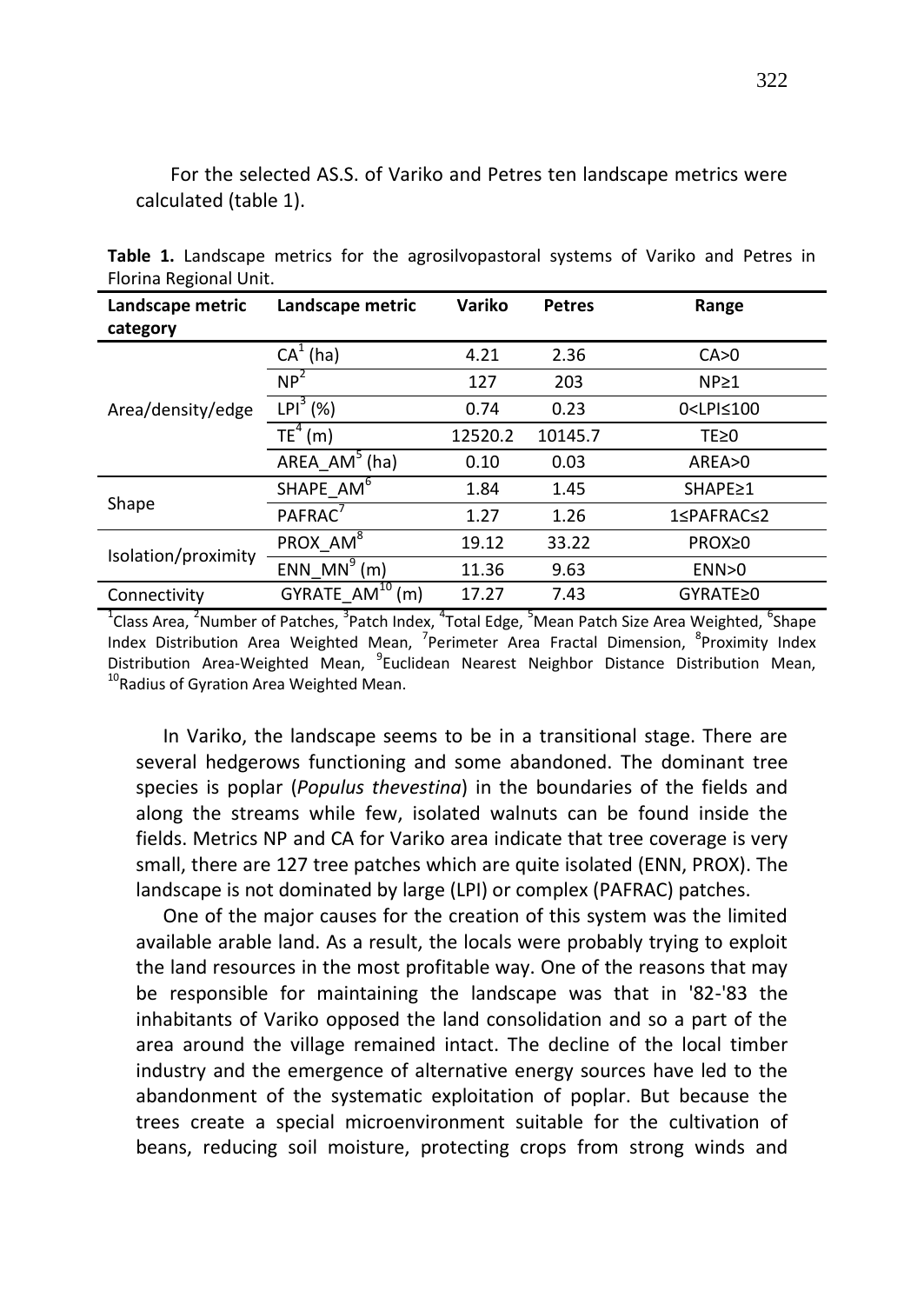helping to maintain relatively low temperatures in the summer, until now they remained for the most part (Sidiropoulou 2011).

In Petres, the abandonment is evident. The dominant tree species is oak (mainly *Quercus trojana*) and almond-leaf pear (*Pyrus amygdaliformis*). Metrics CA and NP show that tree coverage is very low 5.9%, while there are only 203 tree patches. The geometry of the crown of trees is very simple (SHAPE, PAFRAC). The trees are scattered throughout the system (ENN, PROX) and most of them are isolated (LPI). The absence of hedges is visible in the landscape (GYRATE).

In this system, the existence of old, single oak tree in the fields, suggests their use in the past. The trees were used for timber, fruit, charcoal, but especially for fodder. The oak leaves were collected and used as food for animals in unfavorable seasons (winter, dry periods), a practice common throughout Greece (Papachristou and Papanastasis 1994). While in the past the oaks formed hedgerows, today only some individuals remain probably as a result of fragmentation.

#### **Conclusions**

The identification and inventory of AS.S. is possible using satellite images and orthophotos. The application of landscape metrics in the selected agroforestry landscapes shows that CA, NP, LPI, ENN, AREA, SHAPE, PAFRAC, PROX and GYRATE could possibly be indicators of abandonment and can capture the landscape structure of AS.S. Landscape metrics can serve as a tool for identification and comparison of different agroforestry landscapes and for the interpretation of socio-cultural conditions that shaped them.

### **References**

**ESRI, 2008.** ArcGIS version 9.3.1. Environmental Systems Research Institute, Redlands, California, USA.

**Mantzanas K., Α. Sidiropoulou, Μ. Zarovali, Ο. Ntini-Papanastasi, P. Platis and Ι. Ispikoudis, 2008.** Structure and function of silvopastoral systems at Florina Prefecture. In: Κ. Mantzanas and V.P. Papanastasis (eds). Range science and protected areas. Proceedings of the 6th Panhellenic Rangeland Congress. pp.141-146. (In Greek with English Abstract)

**McGarigal K., S.A. Cushman, M.C. Neel and E. Ene, 2002.** FRAGSTATS: Spatial Pattern Analysis Program for Categorical Maps. Computer software program produced by the authors at the University of Massachusetts, Amherst. <http://www.umass.edu/ landeco/research/fragstats/fragstats.html/> (Accessed 24 January 2008).

**Nagendra H., D.K. Munroe and J. Southworth, 2004.** From pattern to process: landscape fragmentation and the analysis of land use/land cover change. *Agriculture, Ecosystems and Environment*, 101: 111– 115.